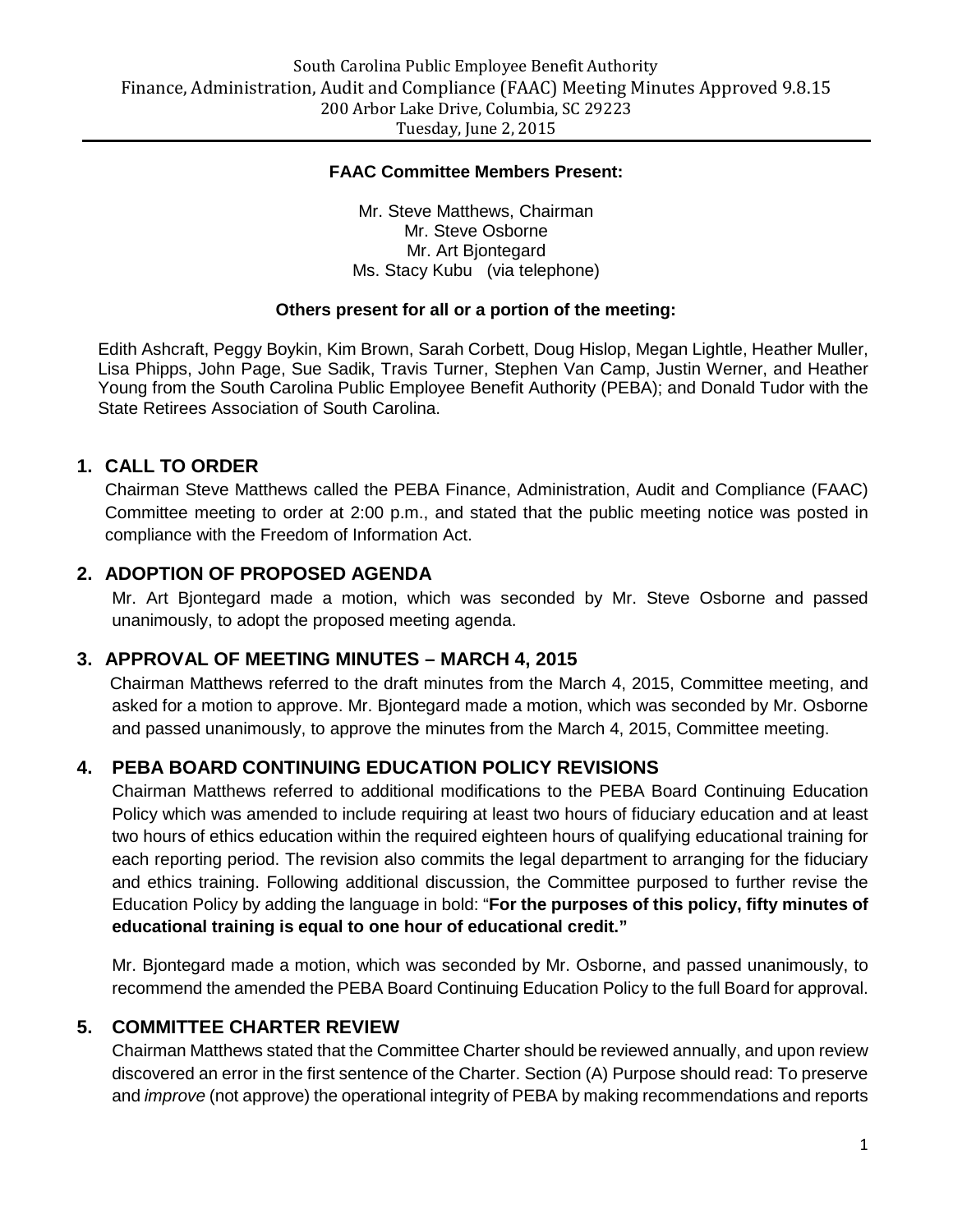to the PEBA Board concerning matters of PEBA's governance, administration and operations; financial reporting, audits and budgets; regulatory compliance; and technology platforms, privacy and data security.

Ms. Stacy Kubu made a motion, which was seconded by Mr. Osborne, and passed unanimously, to reapprove the Committee Charter with the noted correction, and submit the Charter to the full Board for approval at the June 17, 2015, meeting.

# **6. WEBSITE SELF-SERVICE CAPABILITIES PRESENTATION**

Ms. Lisa Phipps, PEBA's Director of Operational and Research Development, provided an overview of self service business features available to members and employers. Ms. Phipps reviewed PEBA's four self-service systems including: Electronic Employer Services; Employee Benefits Services; MyBenefits; and Member Access. Ms. Phipps also discussed business features of PEBA's three public websites, and concluded her presentation by reviewing current initiatives of enhancing self service features.

# **7. DATA SECURITY**

Mr. Robbie Brown, PEBA's Information Technology Systems Manager, presented a report on data security related to the detection and prevention of vulnerabilities and attacks. Mr. Brown discussed various aspects of data security including:

- A. Employee Security Awareness;
- B. IT Staff Specialized Security Training;
- C. User Account Control;
- D. Network Infrastructure Configuration and Monitoring;
- E. Data Protection;
- F. Web Traffic and Email Filtering and Analysis;
- G. Employee Workstation and Server Vulnerability Awareness;
- H. Mobile Device Management; and
- I. System Event Logging.

Mr. Brown also reviewed future improvements for 2015-2016 including: next generation firewalls; upgrading the web filtering system; utilizing multiple Intrusion Prevention System (IPS) devices throughout the PEBA Network; and Data Loss Prevention (DLP).

# **8. INTERNAL AUDIT REPORTS**

Ms. Edith Ashcraft, Internal Auditor, presented the Internal Audit report on IT Software Licenses, and reported that in fiscal year 2014, PEBA spent \$975,629 on software licenses and maintenance. Ms. Ashcraft stated that the Information Technology (IT) Department has controls in place to help mitigate the risk of inappropriate software installations and licensing/maintenance non-compliance.

These controls include:

A. Restricted ability for agency personnel to perform software installations;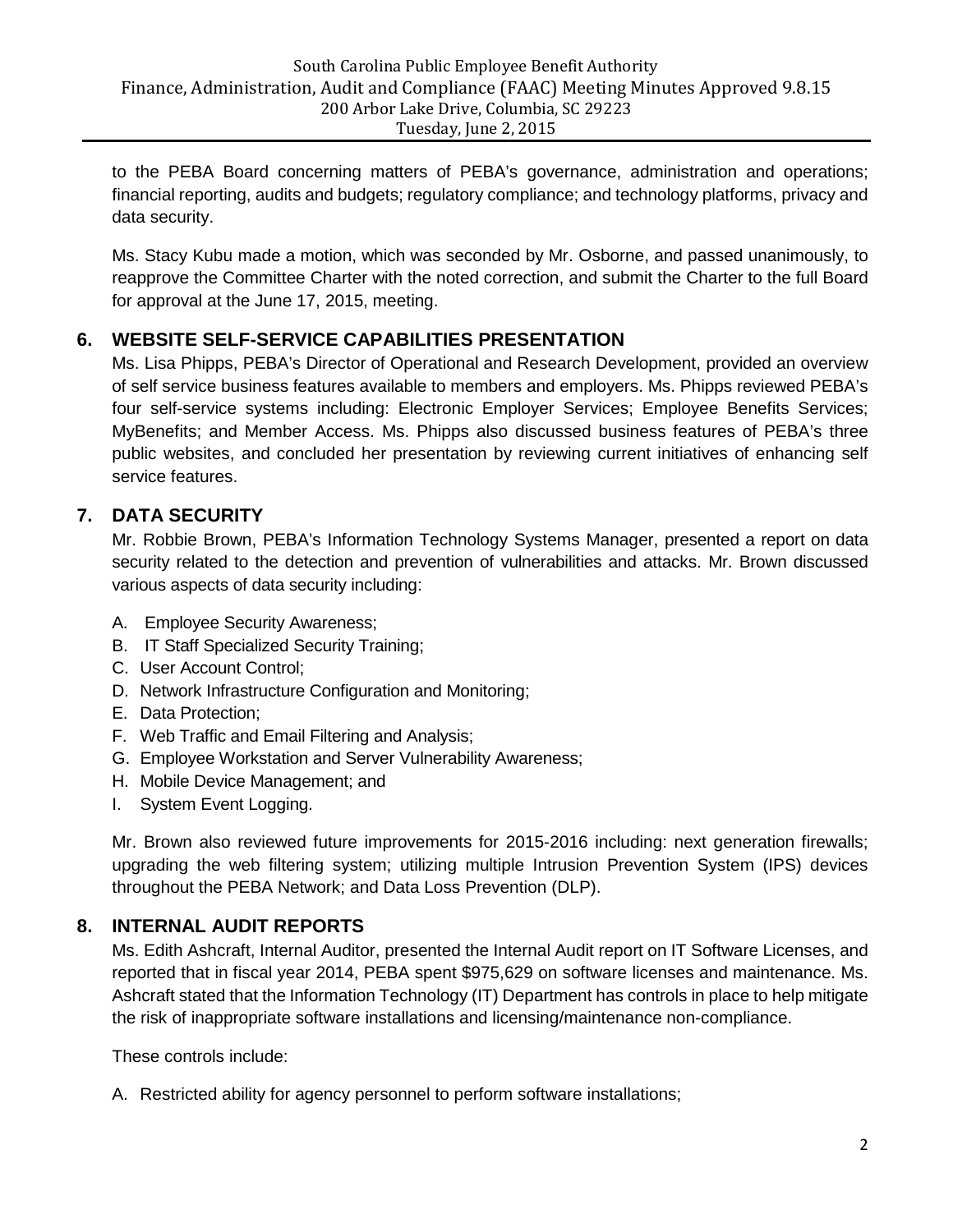- B. Purchase of sophisticated software asset management tool; and
- C. IT maintained software inventory spreadsheet by fiscal year.

Ms. Ashcraft reported that very few exceptions were found after testing 20 of the 38 software license and maintenance expenditures and comparing to the IT software asset inventory and desktop installation documentation. Ms. Ashcraft concluded that the internal controls over software licensing and maintenance are very effective.

Mr. John Page, Director of Internal Audit, presented the Internal Audit Report on Data Security, and stated that the audit focused on how the IT department prevents, detects, and responds to unauthorized network intrusions and malware. Mr. Page stated that the preventative and detective controls were present and operating in every test conducted. Mr. Page advised that he reviewed the preventive and detective controls that the IT Department utilizes, performed test procedures, and compared the results to the National Institute of Standards and Technology (NIST) information security and privacy controls. Mr. Page concluded that if the preventive and detective controls tested continue to perform satisfactorily, PEBA should be able to either prevent or detect and respond to most intrusions into its information network.

Mr. Page also presented the Internal Audit Plan Status Report which details the description of each audit; start date; end date; planned hours; and actual hours used.

# **9. STRATEGIC PLANNING STATUS REPORT**

Ms. Sarah Corbett, PEBA's Chief Operating Officer, reviewed the PEBA Board Strategic Plan-Staff Action Plans related to the FAAC Committee, and provided a progress report on each action item that will be completed by the end of 2015.

# **10. HUMAN RESOURCES UPDATE**

Ms. Peggy Boykin, PEBA's Executive Director, provided an update regarding the number of Full-Time Equivalent (FTE) positions available at PEBA. Ms. Boykin reported that within the last ten months there have been 60 positions that have required action from the human resources department resulting from previously vacant positions, promotions, reassignments, retirements and separations. Ms. Boykin stated that 49 positions have been filled, and 11 vacant positions are remaining. Four of the vacant positions are currently posted, and seven vacancies are uncommitted at this time. Ms. Boykin is working diligently to determine how to best utilize the seven additional vacancies, and will update the Committee as these positions are filled. Ms. Boykin added that it is important for PEBA to dedicate the necessary resources to maintain critical IT and data security staff.

# **11. OLD BUSINESS/DIRECTOR'S REPORT**

Ms. Boykin reported that the dollar amount of PEBA's budget is the same in both House and Senate versions of the budget.